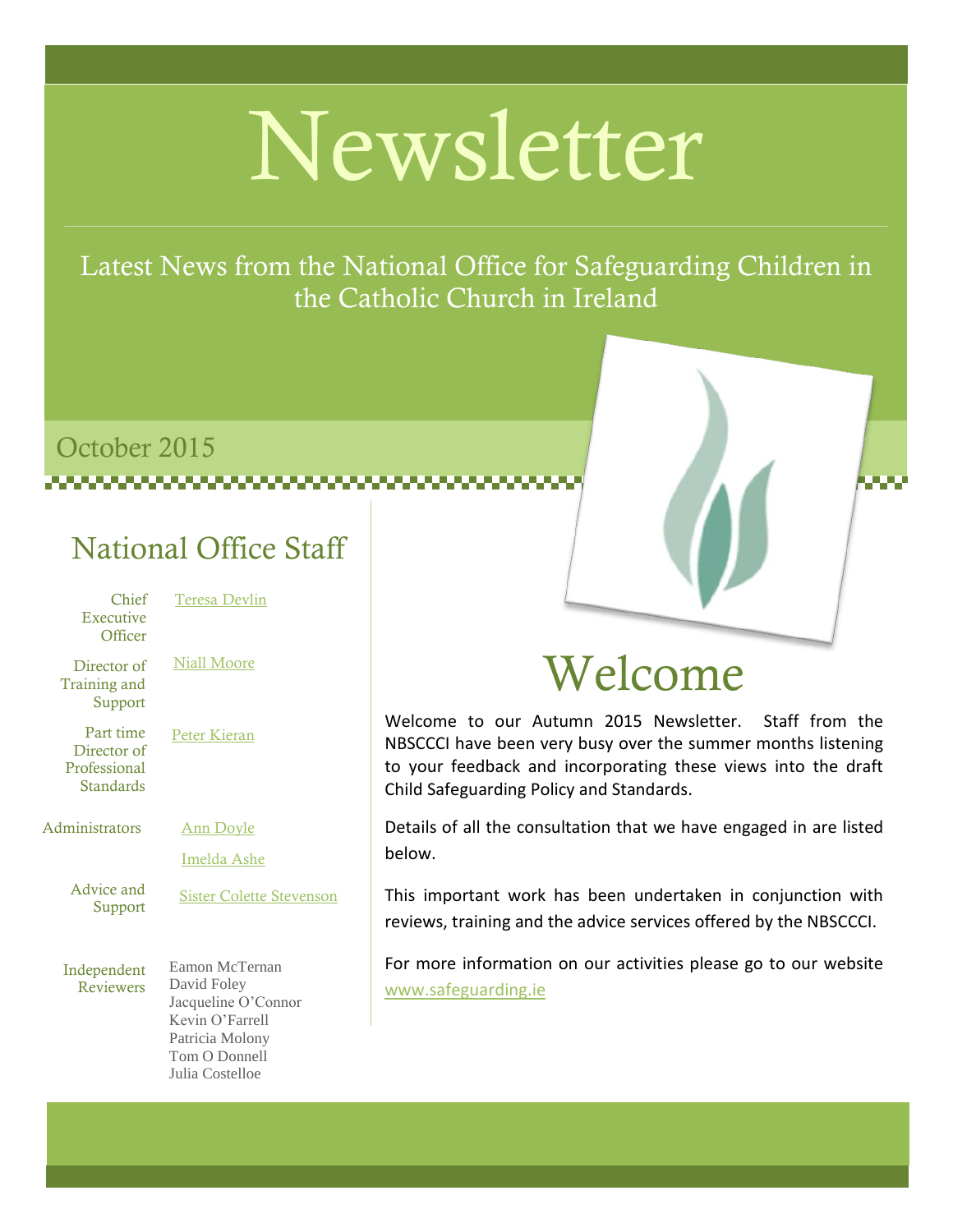# Revision of Child Safeguarding Policy and Standards-Consultation Process

Since the introduction of *Safeguarding Children: Standards and Guidance Document for the Catholic Church in Ireland* in 2009 there have been a number of developments in legislation, policy and practice including;

- Proposed changes to Children First and the Criminal Justice Legislation in the Republic of Ireland; proposed changes to Co-operating to Safeguard Children in Northern Ireland.
- Learning from child safeguarding reviews which have taken place in dioceses and religious orders/congregations/societies.
- Requests for guidance from NBSCCCI.
- Feedback from training (local and national level).

The revision to the Child Safeguarding Policy and Standards began in June 2014 and involved:

- **Establishment of eight working groups (one for each Standard and one for the Policy** These working groups were made up of 57 people representing (24 dioceses, 13 religious orders, CORI, Marriage Tribunal Service, Towards Healing and Towards Peace).
- **Production of a first draft for consultation both within the Church and with a wide range of external experts.** The external groups consulted were**:**
	- o Children and young people
	- o Survivors of abuse
	- o Clerics and religious accused of child abuse
	- o Organisations working with accused clerics and religious
	- o Towards Healing
	- o Towards Peace
	- o National Youth Council of Ireland
	- o TUSLA (Children and Family Agency)
	- o DHSSPSNI

.

- o An Garda Síochána
- **The consultation responses were collated and incorporated into a second draft of the Policy and Standards**. As part of draft two, examples of good practice received from 12 dioceses and two religious orders as well as one statutory organisation were incorporated into the accompanying Guidance document.

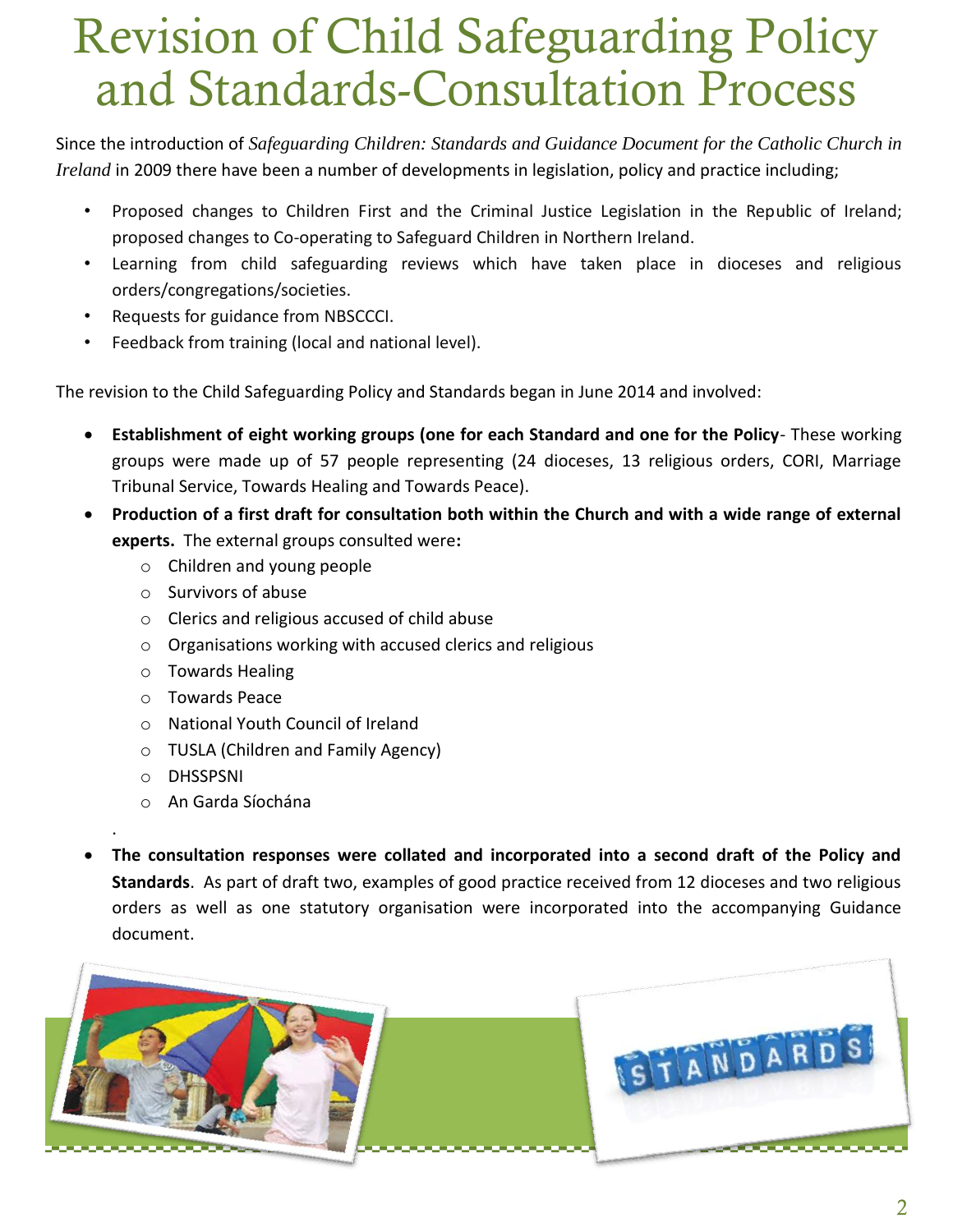# Revision of Policy and Standards Consultation Process Continued

- **The second draft was sent to the Irish Bishops' Conference, CORI and IMU for their response**.
- **At the suggestion of the Irish Bishops' Conference and CORI four listening meetings were held in each of the ecclesiastical provinces of Ireland**.
- **A third draft incorporated the responses from the Irish Bishops' Conference, CORI, IMU and those that attended the first listening meeting in Tuam.**
- **The third draft was circulated to all Church Authorities and placed on the website in advance of the final three listening meetings in Drumcree, Dublin and Thurles**. Over 150 people attended all four of these meetings and contributed in a very positive way to the revision of the Policy and Standards.
- **A fourth version of the Policy, Standards and Guidance was placed on the website and another invitation was issued to all Church Authorities, advising them of the closing of the consultation period on the 22nd of September 2015 and inviting further comments**. Five comments were received as part of this process.
- **At the request of the Irish Bishops' Conference a panel of experts was appointed by the Bishops and CORI and the group met for a full day on the 22nd of September 2015 to review the fourth draft of the Policy and Standards document**.
- **Amendments suggested by the expert group and the final consultation process were incorporated into the final draft.**
- **The final draft Policy and Standards was presented to the Directors of the NBSCCCI on the 14th of October 2015.**
- **On the 14th of October 2015, the NBSCCCI approved that the draft be forwarded to the Episcopal Secretary of the Irish Bishops' Conference, the Secretary of CORI and the Secretary of IMU.**

One of the many benefits of the consultation process has been the opportunity for NBSCCCI staff to meet a large number of safeguarding personnel across the Church. We were very pleased at the significant numbers who attended Listening Meetings in Tuam, Thurles, Drumcree and Dublin. We would like to thank you for the efforts that you made to attend and offer your views.

The NBSCCCI has now endorsed the final draft of the Policy and Standards which will be presented to the Irish Bishops' Conference, The Conference of Religious (CORI) in Ireland and the Irish Missionary Union (IMU) before the end of 2015. The Guidance document (which is not mandatory) will be presented to the Board members of the NBSCCCI for adoption in November 2015. If approved, the National Board will develop a detailed induction programme early in 2016.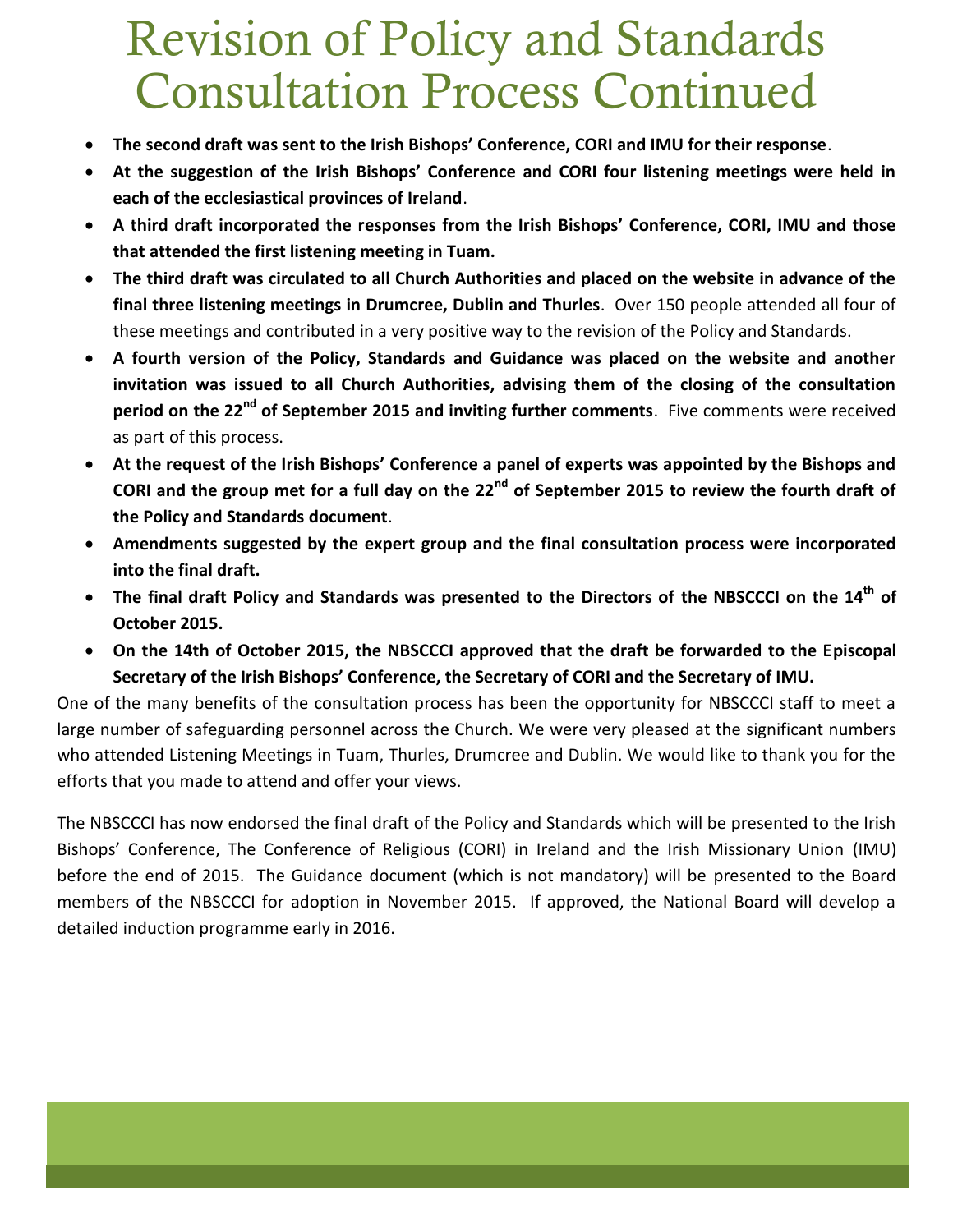# Update on Child Safeguarding Reviews

The final tranches of child safeguarding reviews are in process. In September 2015, there were 43 review reports placed in the public domain. The NBSCCCI hopes to finalise Tranches nine – large order/congregations and Tranche five – small, mostly female congregations by the end of November for publication in December 2015. The final tranches will have fieldwork complete by the end of December 2015, with publication early in 2016.

There has been significant learning during the undertaking of reviews. Much of the learning has been incorporated in the revised Standards and in the associated Guidance material which will be available in 2016. One of the aspects of child safeguarding ministry which requires further development is that of providing a pastoral response to complainants. The NBSCCCI has come together with Towards Peace and Towards Healing to develop our thinking on what are the key elements of a good pastoral response. The NBSCCCI has already taken some soundings from survivors and will continue to consult with them on this.

A small group of Church personnel have agreed to work with the NBSCCCI on developing a new methodology for future reviews. These personnel have experience in conducting inspections, audits, working within the statutory sector, with children including those with specific needs. They bring a wealth of expertise to the table which will assist greatly in developing a more 'practice focused' methodology for future reviews of child safeguarding practice. If you have ideas that you would like the group to consider please contact Peter Kieran on [peter.kieran@safeguarding.ie](mailto:peter.kieran@safeguarding.ie) who is leading this work on behalf of the NBSCCCI.

## Training Update

#### **Mandatory Update for Trainers**

An annual update training for Trainers event was held on the 19th of September 2015, where new session plans and resources for the full day training and information session were presented. These presentations have incorporated the new draft Standards and cannot be used until the Standards have been adopted by the Bishops' Conference, CORI and IMU. At this day Trainers were also updated on the process for reregistration as a Trainer with the NBSCCCI. This re-registration process will begin early in 2016.

As the annual training days are mandatory for all Trainers to maintain their registration, those who were unable to attend are invited to attend on the 4th of November 2015. Please register by following this link <http://www.safeguarding.ie/events/train-the-trainers-update-additional-date/>.

If you cannot attend please contact [niall.moore@safeguarding.ie](mailto:niall.moore@safeguarding.ie) directly to discuss an alternative.

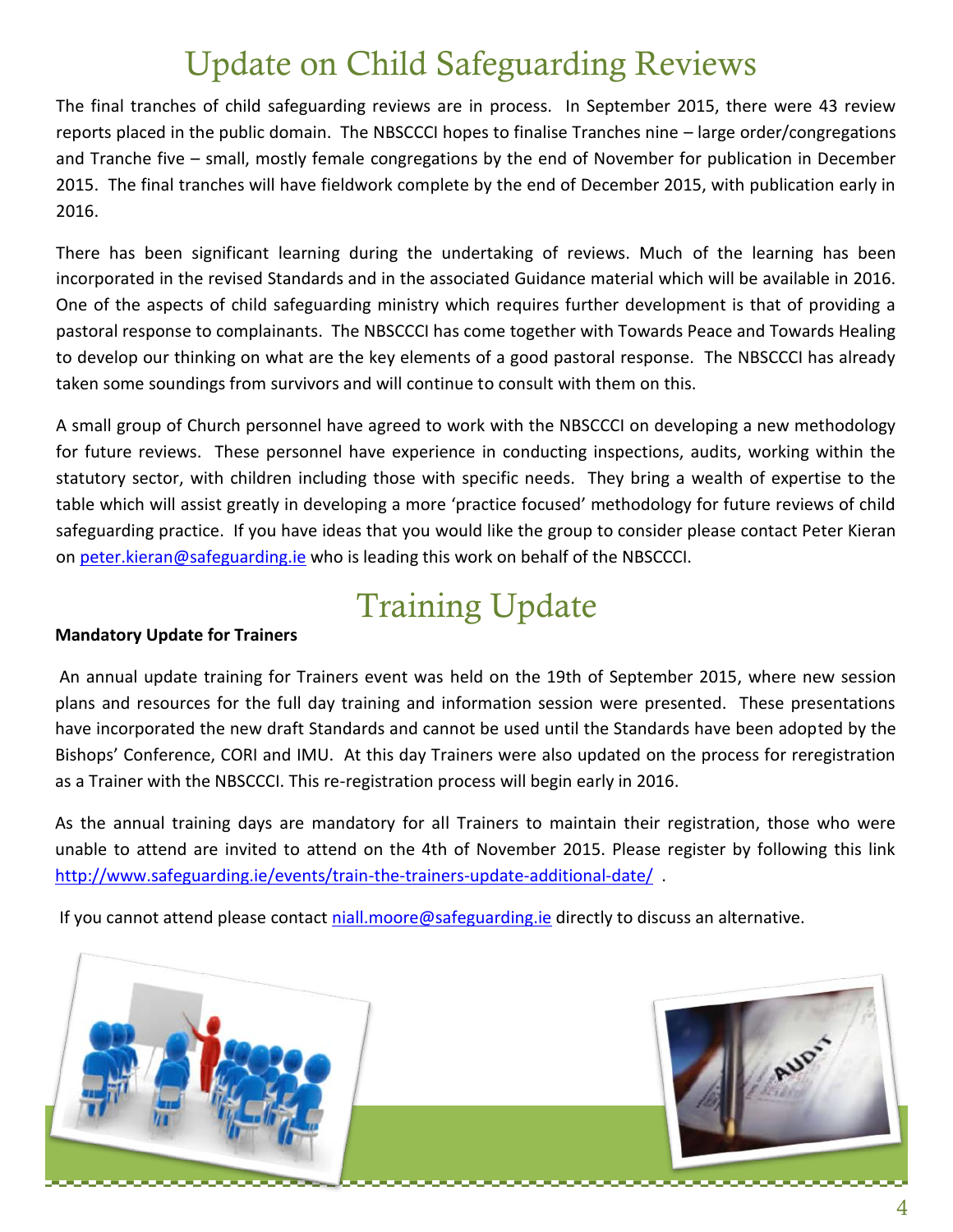### Training Update Continued

#### **Governance Issues for Child Safeguarding Committees**

As a result of delivering of a large number of training sessions for child safeguarding committees, themes have emerged which the NBSCCCI have drawn together. These issues have been structured into a one day national training event for members of child safeguarding committees which will take place on the  $11^{\text{th}}$  of November 2015 in Maynooth. To book your place please follow this link <http://www.safeguarding.ie/events/3148/>. Topics to be covered on the day include:

- The new draft safeguarding Standards and how these relate to the work of the committee.
- Transparency of the committee and its links with local areas.
- Local Safeguarding audits- new templates, best practice on how to carry out audits and how to analyse the responses.
- Three year safeguarding plan- templates and advice on how to produce this.
- Training and Communications plans- understanding how to produce these and how they link to the three year safeguarding plan.

#### **Faith Based Approach to Safeguarding**

On the 14<sup>th</sup> of October 2015, a working group was established to explore a faith based approach to child safeguarding. This included an excellent input by Fr. Paddy Boyle (Dublin Archdiocese). A very helpful discussion took place on how to take complex theological concepts on child safeguarding and explain these in training. The outcome of this working group is to create a training session on a faith based approach to child safeguarding which will be delivered nationally.

### Legislation and Guidance Updates

#### **Vetting – Republic of Ireland**

Following consultation with the NBSCCCI, the Department of Justice is proposing an amendment to the Criminal Justice Act 2012 in relation to vetting. The amendment will clarify the position in relation to priests, religious and people working with children in the Church and the requirements on them to be vetted. Once the wording of the proposed changes is agreed these will be incorporated into the NBSCCCI's Guidance on vetting. The legislation will be presented to the Dáil and Seanad by the end of November 2015 and will likely commence in 2016.

#### **Children First – Republic of Ireland**

Changes are being made to the proposed legislation, particularly around compliance with *Children First,* and follow through by the Children and Family Agency ( Tusla) on noncompliant organisations. The legislation is due to commenced in sections starting in 2016.

The Guidance which will accompany the legislation is still being redrafted. No date for issue has been agreed.

#### **Co-Operating to Safeguard Children – Northern Ireland**

The DHSSPSNI have recently closed their consultation on the revision of "Co-Operating to Safeguard Children". The NBSCCCI staff met officials who informed them that following amendments a further draft will be issued in 2016.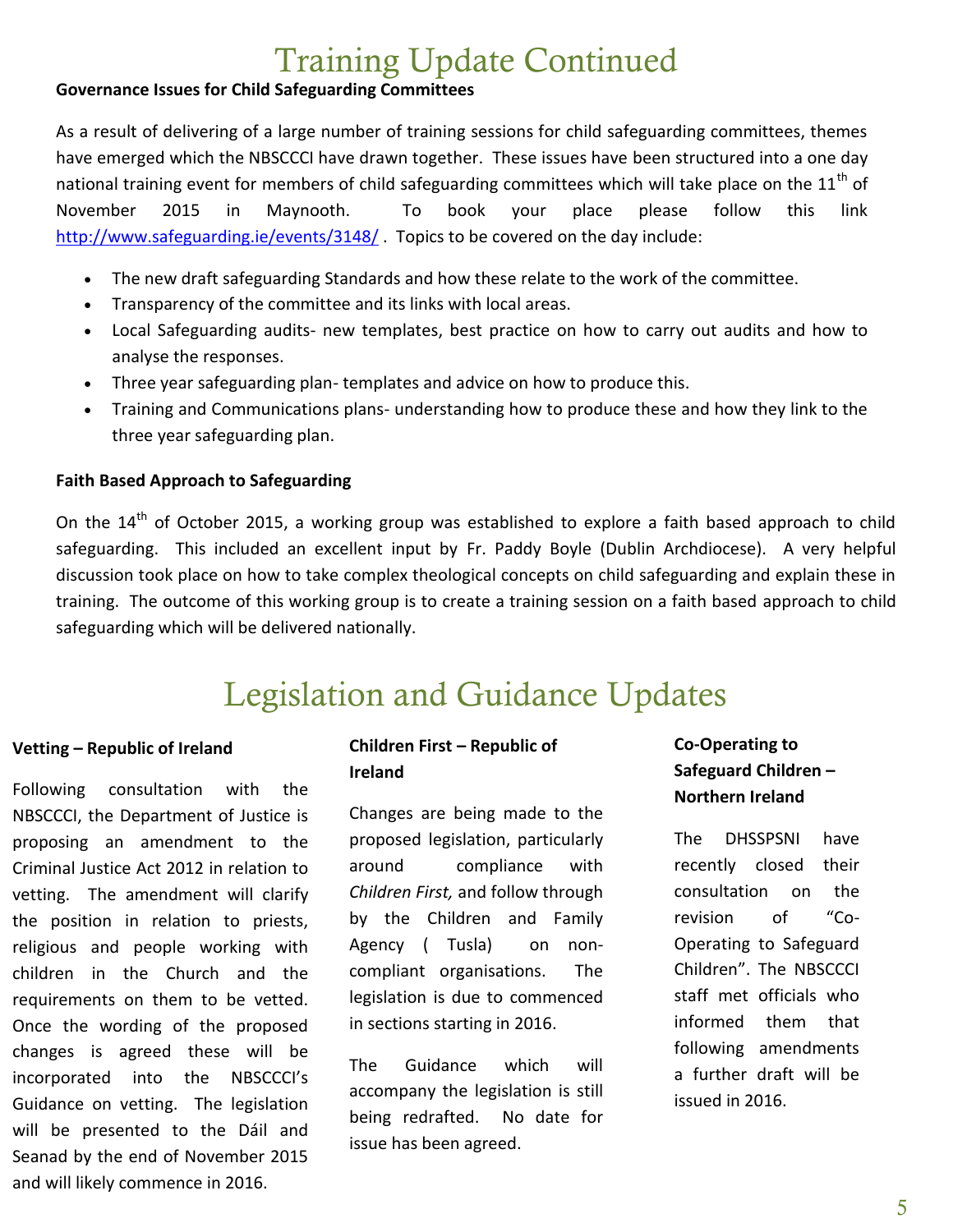THE NATIONAL BOARD FOR **SAFEGUARDING CHILDREN** IN THE CATHOLIC CHURCH

#### Contact Details

National Office for Safeguarding Children New House St. Patrick's College Maynooth Co. Kildare

**T :** 00 353 (01)5053124 **F :** 00 353 (01) 5053026

# Practice Issues

#### **External Groups Using Church Property**

As part of the revision of the Standards, the NBSCCCI staff met with representatives from Allianz, the insurance company providing the overwhelming proportion of insurance protection for the dioceses and religious congregations. They have amended their advice in relation to external organisations who rent Church property. The updated advice is as follows:

It is a requirement that all groups working with children in the Church body and/or using facilities owned by Church body, are insured and have a Child Safeguarding Policy in place.

The general principle is that the obligation to comply with requirements relating to insurance and child safeguarding rests with the group using Church property, and not with the diocese, religious order or Church body.

- **1.** It is the responsibility of any group using Church property to run activities involving children to ensure that they comply with all applicable child safeguarding and protection legislation and guidelines.
- **2.** The group should have a Child Safeguarding Policy and Procedures. The group is also responsible for liaising with Tusla / HSCT (as appropriate), to ensure that the policy and procedures meet the statutory requirements.
- **3.** The group should also have appropriate insurance for the activity they are running.
- **4.** The Church body should, at no stage, assist any outside group in developing a Child Safeguarding Policy.
- **5.** The Church body should have confirmation in writing from the group that they have a Child Safeguarding Policy in place. It is not the role of the Church body to validate the adequacy of the policy; that is the responsibility of Tusla / HSCT.

**6.** The Church body should receive confirmation in writing from the group that they have appropriate insurance in place, which includes the following:

- The name of their insurers
- The policy number
- The period of cover of the policy
- Limit of Indemnity

It is not the role the Church body to validate the adequacy of this insurance policy.